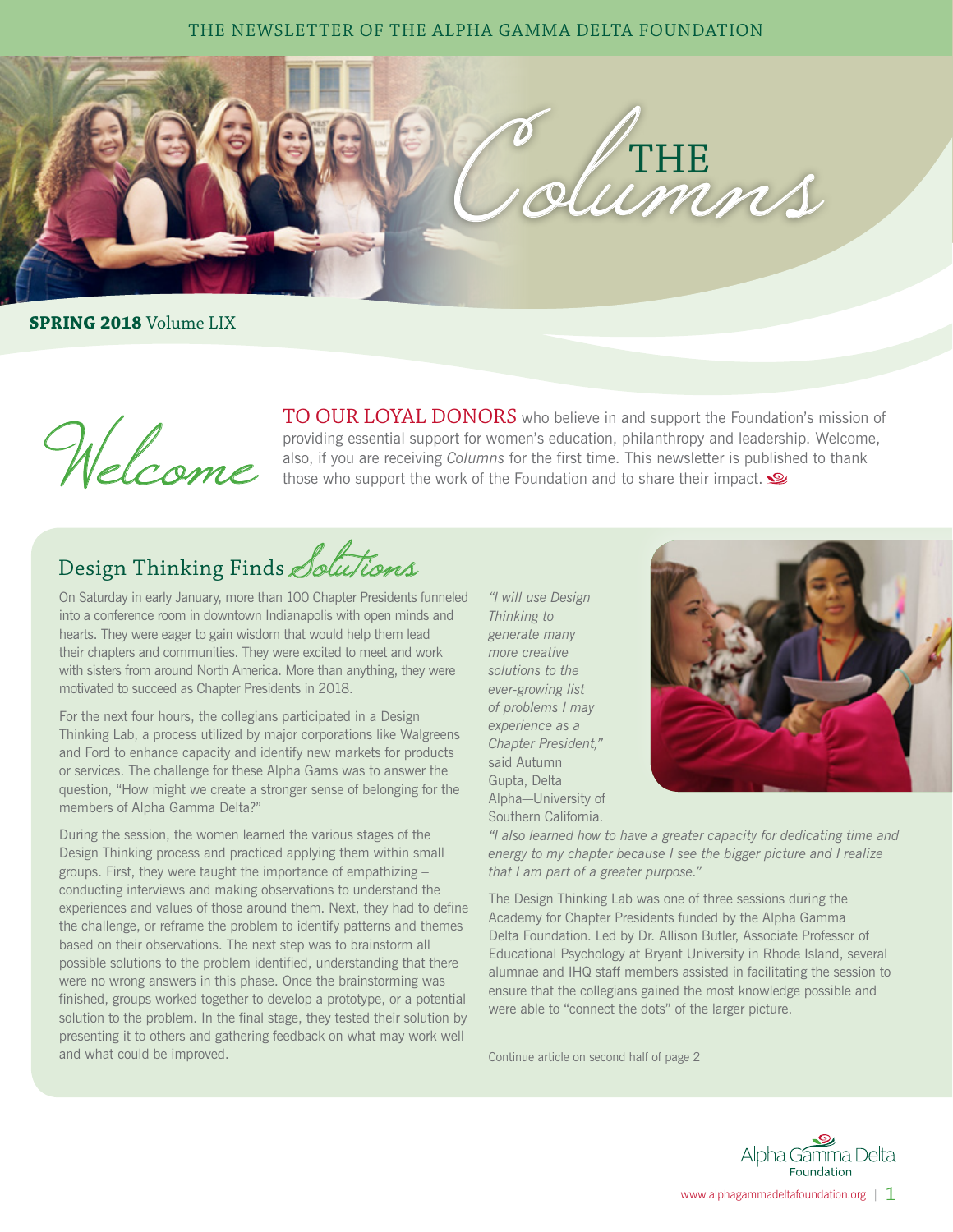## The Ultimate Alpha Gam

Elaine Barrick Bess, Alpha Gamma—University of Cincinnati, has been described as the **ultimate Alpha Gam sister**. She is always doing nice things for others – sending cards and gifts, calling to check in, and doing whatever she can to support her local alumnae chapter. According to Elaine, it's what being an Alpha Gam is all about, "*the sisterhood and friendships that last*."

In addition to being a loyal sister, Elaine has been a devoted Foundation donor for 33 years. In 2004, she established the *Elaine Barrick Bess Scholarship Endowment,* open to any undergraduate or graduate sister.

*"I had an uncle who was kind enough to help me pay for tuition for college, otherwise I would have never been able to go to school. It is* 



*Elaine Barrick Bess, Alpha Gamma—University of Cincinnati*

*one way I feel I can give back,"* stated Elaine. *"I purposely did not limit the endowment to any particular chapter or field of study. There are too many people that need help."*

In addition to funding her endowment, Elaine is a member of the Give Every Month (GEM) Society. She feels that being a GEM is a great giving option for someone on a budget.

*"I give \$10 a month through the GEM Society. That \$10 adds up when it comes from several people. Every little bit helps."* 

In March, Elaine will be awarded the Lifetime Achievement Award from the Fort Lauderdale Panhellenic Alumnae Club. It is the first time the club has presented this award.

*"I'm very honored to receive this award,"* said Elaine. *"I've done a lot of things behind the scenes, which I enjoy doing. I'm quite surprised they chose me to be the first one."*

Anyone who knows or has met Elaine at International Convention – she's attended every one since 1981 – is probably not surprised she is receiving this award. Her willingness to help others, serve in an officer role or provide young women with the opportunity to pursue academic goals, is all part of what makes her the ultimate Alpha Gam.

#### 2017-2018 Recipient of the *Elaine Barrick Bess Scholarship*



*"The first line of the Alpha Gamma Delta Purpose charges us 'To gain understanding that wisdom may be vouchsafed to me.'* 

*During my undergraduate, post grad and now master's degrees, my purpose has always been to gain as much knowledge and wisdom, not only in the academic environments, but also clinical and social, so that I may be able to impact the world.*

*I am so grateful for the Alpha Gamma Delta Foundation's commitment to academic* 

*Paula Martins, Tau—University of Toronto* 

*excellence. From the bottom of my heart I feel honored and privileged to be this year's recipient of the*  Elaine Barrick Bess Scholarship*."*

Paula is in her final year of the master of nursing – clinical program at the University of Toronto and recently started a new position as a Public Health Nurse in Toronto working with vulnerable families and seniors.

### Continuation of Design Thinking Finds Solutions

This transformational leadership experience prepared Chapter Presidents for the challenges they will face not only in their chapters, but as women leaders. The opportunities to invest in the future of women's leadership would not be possible without the generosity of Foundation donors.

*"Thank you. This weekend changed how I view Alpha Gamma Delta and how I plan to positively lead my chapter,"* stated Shannon Zogran, Beta Epsilon—Carroll University. *"I was able to gain insight to other chapters and learn many new things I can bring back to better my chapter. The Academy reinforced my love and passion for Alpha Gamma Delta and I hope to have a similar impact on my chapter."* 

## The GEM Society Shines On

For the last three years, the Alpha Gam Foundation has recognized our donors who Give Every Month as members of the GEM Society. Their recurring, monthly gift enables the Foundation to continue our great work in support of women's leadership, education and philanthropy. It is with heartfelt appreciation that we recognize the 224 members and friends of the GEM Society. The full GEM Society list is available in the electronic version of *Columns* and on our website at alphagammadeltafoundation.org.

#### SEND DONATIONS AND CORRESPONDENCE TO:

Alpha Gamma Delta Foundation 8710 N Meridian Street Indianapolis, IN 46260 P 317.663.4242 F 317.663.4244 [foundation@alphagammadeltafoundation.org](mailto:foundation%40alphagammadeltafoundation.org?subject=)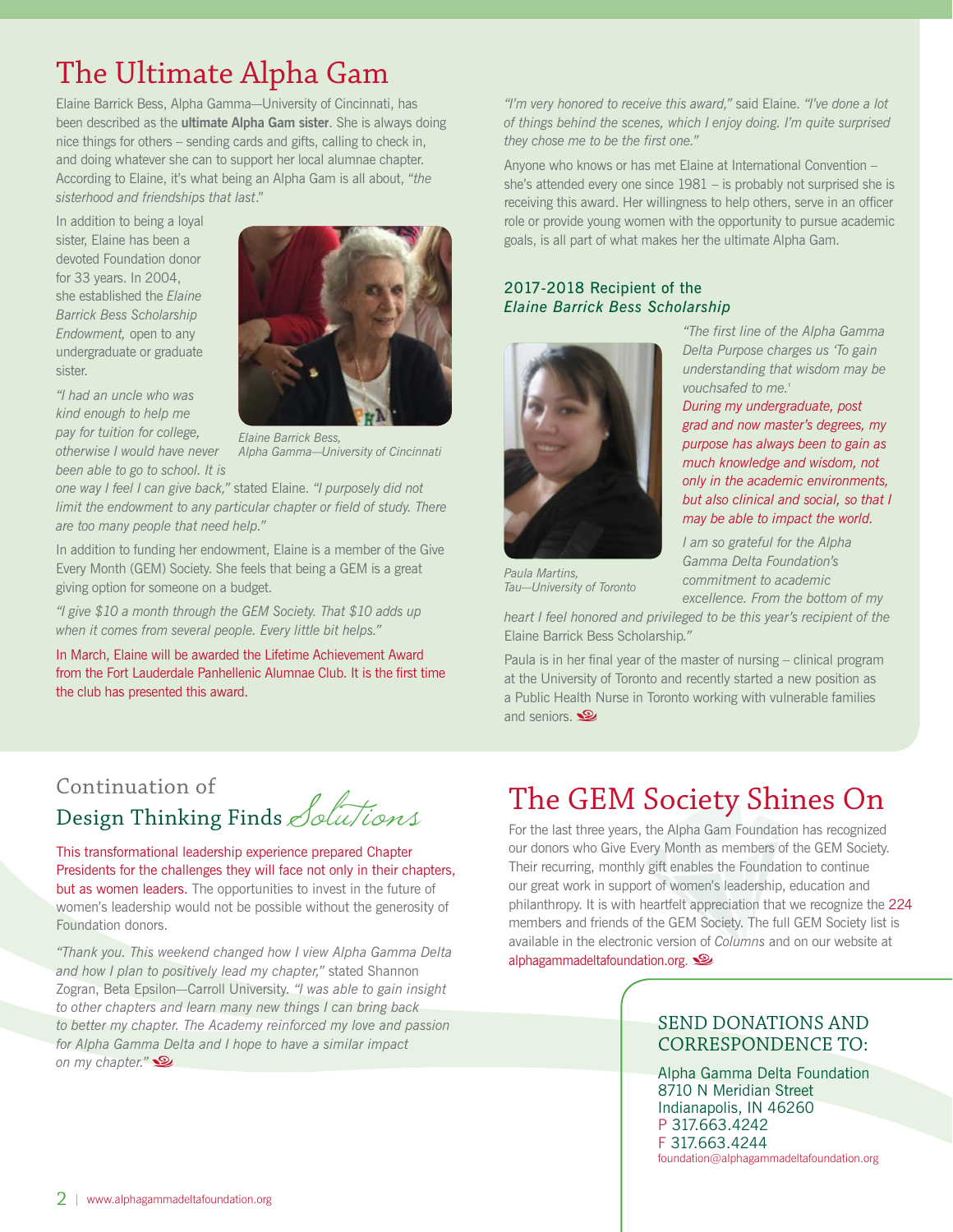

April 21, 2018 International Reunion Day May 31, 2018 Close of our giving year and Annual Fund Campaign

June 28 - 30, 2018<br>International Convention

*Gifts to the Alpha Gamma Delta Foundation are tax-deductible to the extent allowed by U.S. law.*

#### MAKING AN IMPACT

"From the moment I accepted my bid, my sisters have always been there for me! It was Alpha Gam that gave me my first leadership position. From there, I had the confidence in myself to become a leader on campus. Because of the Alpha Gamma Delta Foundation, I was able to attend UIFI, which allows fraternity and sorority leaders to define and enhance their leadership skills, personal awareness and commitment to their fraternity or sorority. I was able to use these skills for my chapter, my council and my campus. The Foundation awards academic scholarships each year and I was lucky enough to be chosen as a recipient in my senior year. I choose to be a GEM because the lifelong bond to Alpha Gam is real. It was the Foundation's SIS Grant that was my saving grace



during a scary and painful time of my adult life, and it was my sisters that opened their arms for support. I have never been prouder to call myself a member of Alpha Gamma Delta."

> – Laura Welch Sokalski, Theta Phi–Universityof Tampa

Why  $I$ 

### Way to Make an Impact

Want to see your name among those who Give Every Month? Join your sisters as a member of the GEM Society today! Initiate your monthly, automatic donation (at the level you're most comfortable) via credit card or direct debit in one of three simple ways, listed below. You may change or discontinue your recurring donation at any time by simply letting us know. Thank you for supporting the Alpha Gamma Delta Foundation!

## Foundation Bulletins

#### Foundation Hires Advancement Officer

The Foundation is pleased to welcome Liana Mitchell Wallace, Gamma Zeta— University of Memphis, to our staff. Liana will be overseeing major gifts, planned giving and special fundraising initiatives. Liana brings a



wealth of knowledge to the position, most recently as the Executive Director of the South Western Kentucky Economic Development Council. Liana can be contacted at lwallace@alphagammadeltafoundation.org or 317.663.4242.

#### New Endowment to Award in 2018

Thank you to Judith Hayes Hand, Epsilon Alpha— University of Missouri, who recently completed funding our newest endowment, the *Judith Hayes Hand Scholarship*. This endowment will begin awarding next fall for undergraduate students studying art history, art administration, fine arts or studio art. If you are interested in learning more about establishing an endowment, please contact Julie Waitman, Executive Director, at jwaitman@alphagammadeltafoundation.org

or 317.663.4242.

#### Special Events

Is your alumnae chapter/club holding a special event to celebrate an anniversary or fundraiser soon? The Foundation wants to help by providing materials to distribute about our support of women's education, leadership and philanthropy, designed specifically for your event. Please reach out to Noelle Nachreiner, Communications and Programs Manager, at nnachreiner@alphagammadeltafoundation.org or 317.663.4242 for assistance.







CONTRIBUTE ONLINE AT [www.alphagammadeltafoundation.org](http://www.alphagammadeltafoundation.org) where you can also become a GEM Society member. Make your gift  $\sqrt{\frac{d\mathcal{U}}{d\mathcal{U}}\cdot\mathcal{U}}$ .

recieti



#### CALL US at 317.663.4242

to charge your gift (V, MC, DS, AmEx) or to find out more about other giving opportunities, endowments, stocks and bequests.



*Please let us know if your employer matches charitable contributions.*